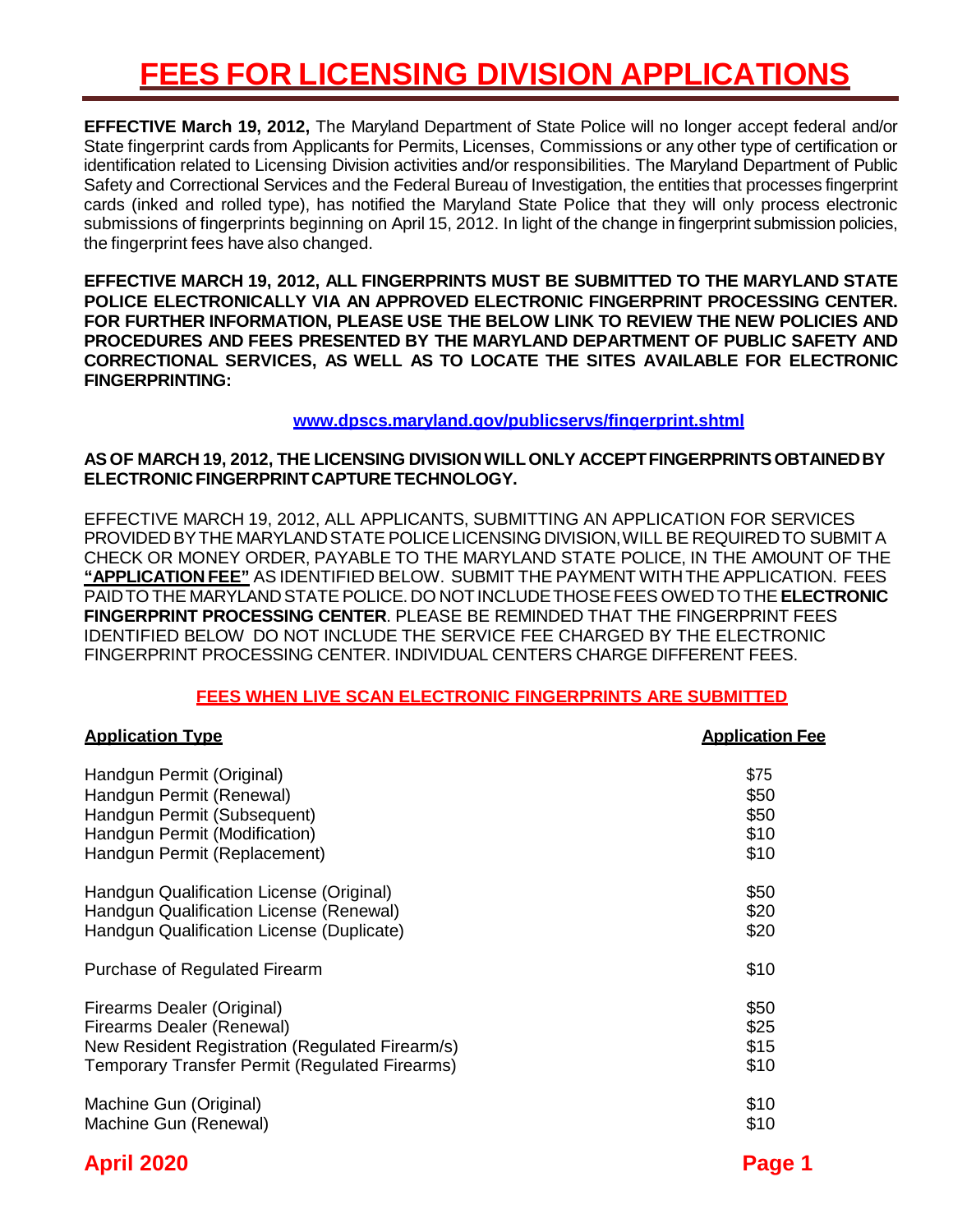## **FEES WHEN LIVE SCAN ELECTRONIC FINGERPRINTS ARE SUBMITTED**

| <b>Application Type</b>                                                                                                                                                                                                                                                                                         | <b>Application Fee</b>                       |
|-----------------------------------------------------------------------------------------------------------------------------------------------------------------------------------------------------------------------------------------------------------------------------------------------------------------|----------------------------------------------|
| Security Guard Agency (Original - Non-Incorporated)                                                                                                                                                                                                                                                             | \$200                                        |
| Security Guard Agency (Renewal - Non-Incorporated)                                                                                                                                                                                                                                                              | \$200                                        |
| Security Guard Agency (Original - Incorporated)                                                                                                                                                                                                                                                                 | \$375                                        |
| Security Guard Agency (Renewal - Incorporated)                                                                                                                                                                                                                                                                  | \$400                                        |
| Security Guard (Original)                                                                                                                                                                                                                                                                                       | \$15                                         |
| Security Guard (Renewal)                                                                                                                                                                                                                                                                                        | \$10                                         |
| Private Detective Agency (Original - Non-Incorporated)                                                                                                                                                                                                                                                          | \$200                                        |
| Private Detective Agency (Renewal - Non-Incorporated)                                                                                                                                                                                                                                                           | \$200                                        |
| Private Detective Agency (Original - Incorporated)                                                                                                                                                                                                                                                              | \$375                                        |
| Private Detective Agency (Renewal - Incorporated)                                                                                                                                                                                                                                                               | \$400                                        |
| Private Detective (Original)                                                                                                                                                                                                                                                                                    | \$15                                         |
| Private Detective (Renewal)                                                                                                                                                                                                                                                                                     | \$10                                         |
| Dual Security Guard/Private Detective Agency (Original - Non-Incorporated)                                                                                                                                                                                                                                      | \$375                                        |
| Dual Security Guard/Private Detective Agency (Renewal - Non-Incorporated)                                                                                                                                                                                                                                       | \$400                                        |
| Dual Security Guard/Private Detective Agency (Original - Incorporated)                                                                                                                                                                                                                                          | \$750                                        |
| Dual Security Guard/Private Detective Agency (Renewal - Incorporated)                                                                                                                                                                                                                                           | \$800                                        |
| Corporate Officers for Security Guard/Private Detective Agency (Original)                                                                                                                                                                                                                                       | N/A                                          |
| Corporate Officers for Security Guard/Private Detective Agency (Renewal)                                                                                                                                                                                                                                        | N/A                                          |
| <b>In-State Fees</b><br>Security Systems Agency (Original - Individual Licensee)<br>Security Systems Agency (Renewal)<br>Security Systems Agency (Original - Firm Member)<br>Security Systems Agency (Renewal - Firm Member)<br>Security Systems Technician (Original)<br>Security Systems Technician (Renewal) | \$100<br>\$100<br>N/A<br>N/A<br>\$15<br>\$15 |
| Special Police Officer (Original)                                                                                                                                                                                                                                                                               | \$100                                        |
| Special Police Officer (Renewal)                                                                                                                                                                                                                                                                                | \$60                                         |
| Special Police Officer from MD State Agency                                                                                                                                                                                                                                                                     | N/A                                          |
| Railroad Police Officer (Original)                                                                                                                                                                                                                                                                              | \$160                                        |
| Railroad Police Officer (Renewal)                                                                                                                                                                                                                                                                               | N/A                                          |
| K-9 Registration (Original)                                                                                                                                                                                                                                                                                     | N/A                                          |
| K-9 Registration (Renewal)                                                                                                                                                                                                                                                                                      | N/A                                          |

**SUBMIT PAYMENT FOR APPLICATIONS BY WAY OF CHECK OR MONEY ORDER PAYABLE TO THE MARYLAND STATE POLICE. PLEASE ENSURE CHECKS ARE DRAWN ON ACTIVE ACCOUNTS WITH SUFFICIENT FUNDS. IF FINGERPRINTS WERE SUBMITTED BY WAY OF ELECTRONIC FINGERPRINT PROCESSING CENTER DO NOT INCLUDE FEE FOR FINGERPRINTS – ONLY INCLUDE THE RECEIPTOR TRANSACTION REPORT CONTAINING THE TRACKING NUMBER.**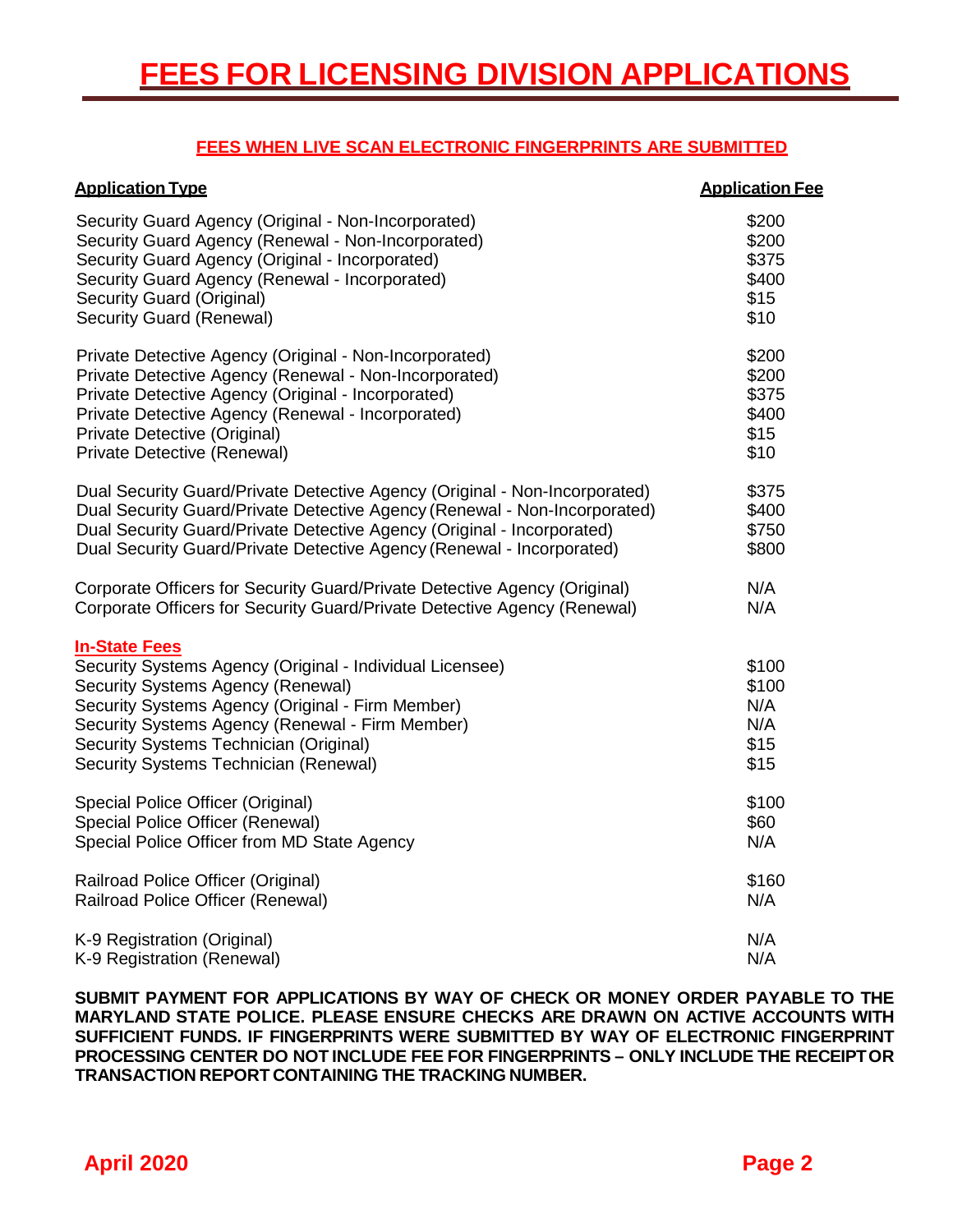## **NON-MARYLAND RESIDENT APPLICANT - FEE SCHEDULE**

On occasion, out-of-state or non-Maryland residents are required to submit fingerprints to the Maryland State Police as part of an application process. Initial applications require submission of fingerprints to both the State, of Maryland and Federal Bureau of Investigation for comparison in fingerprint-based criminal history records systems.

## **If you are an out-of-state resident, supported by a valid out-of-state driver's license, The Maryland State Police will continue to accept rolled ink fingerprint cards. Only out-of-state residents may submit inked rolled fingerprints.**

Applicants submitting **FINGERPRINT CARDS** (inked and rolled) for federal and/or criminal record checks for Permits, Licenses, Commissions or any other type of certification or identification related to Licensing Division activities and/or responsibilities, via **FINGERPRINT CARD** submissions, are required to submit the fee for both the fingerprint and application processes.

ONLY ONE set of fingerprint card(s) will be needed for the initial application process. Dual applications, defined as one applicant applying for two separate permits and/or licenses, will require the submission of ONE SET of fingerprints card(s) with the application. Applicants submitting dual applications must submit a separate check or money order for each permit and/or license being sought.

#### **APPLICATIONS ACCOMPANIED BY FINGERPRINT CARDS SHOULD BE FORWARDED TO THE MARYLAND STATE POLICE, ACCOMPANIED BY A CHECK OR MONEY ORDER, PAYABLE TO THE MARYLAND STATE POLICE IN THE AMOUNT OF THE BELOW-LISTED APPLICABLE APPLICATION FEE(S):**

## **FEES WHEN FINGERPRINT CARDS ARE SUBMITTED**

| <b>Application Type</b>                                     | <b>Application Fee</b> | <b>CJIS</b> | <u>FBI</u> | <b>Total fee</b> |
|-------------------------------------------------------------|------------------------|-------------|------------|------------------|
| Security Guard Agency (Original - Non- Incorporated)        | \$200                  | \$18        | \$12       | \$230.00         |
| Security Guard Agency (Renewal - Non- Incorporated)         | \$200                  | N/A         | \$12       | \$212.00         |
| Security Guard Agency (Original - Incorporated)             | \$375                  | \$18        | \$12       | \$405.00         |
| Security Guard Agency (Renewal - Incorporated)              | \$400                  | N/A         | \$12       | \$412.00         |
| Security Guard (Original)                                   | \$15                   | \$18        | \$12       | \$45.00          |
| Security Guard (Renewal)                                    | \$10                   | N/A         | \$12       | \$22.00          |
| Private Detective Agency (Original - Non-Incorporated)      | \$200                  | \$18        | \$12       | \$230.00         |
| Private Detective Agency (Renewal - Non-Incorporated) \$200 |                        | N/A         | \$12       | \$212.00         |
| Private Detective Agency (Original - Incorporated)          | \$375                  | \$18        | \$12       | \$405.00         |
| Private Detective Agency (Renewal - Incorporated)           | \$400                  | N/A         | \$12       | \$412.00         |
| Private Detective (Original)                                | \$15                   | \$18        | \$12       | \$45.00          |
| Private Detective (Renewal)                                 | \$10                   | N/A         | \$12       | \$22.00          |
| Dual SG/PD Agency (Original - Non-Incorporated)             | \$375                  | \$18        | \$12       | \$405.00         |
| Dual SG/PD Agency (Renewal - Non-Incorporated)              | \$400                  | N/A         | \$12       | \$412.00         |
| Dual SG/PD Agency (Original - Incorporated)                 | \$750                  | \$18        | \$12       | \$780.00         |
| Dual SG/PD Agency (Renewal - Incorporated)                  | \$800                  | N/A         | \$12       | \$812.00         |
| Corporate Officer for SG/PD Agency (Original)               | N/A                    | \$18        | \$12       | \$30.00          |
| Corporate Officer for SG/PD Agency (Renewal)                | N/A                    | N/A         | \$12       | \$12.00          |

## **April 2020 Page 3**